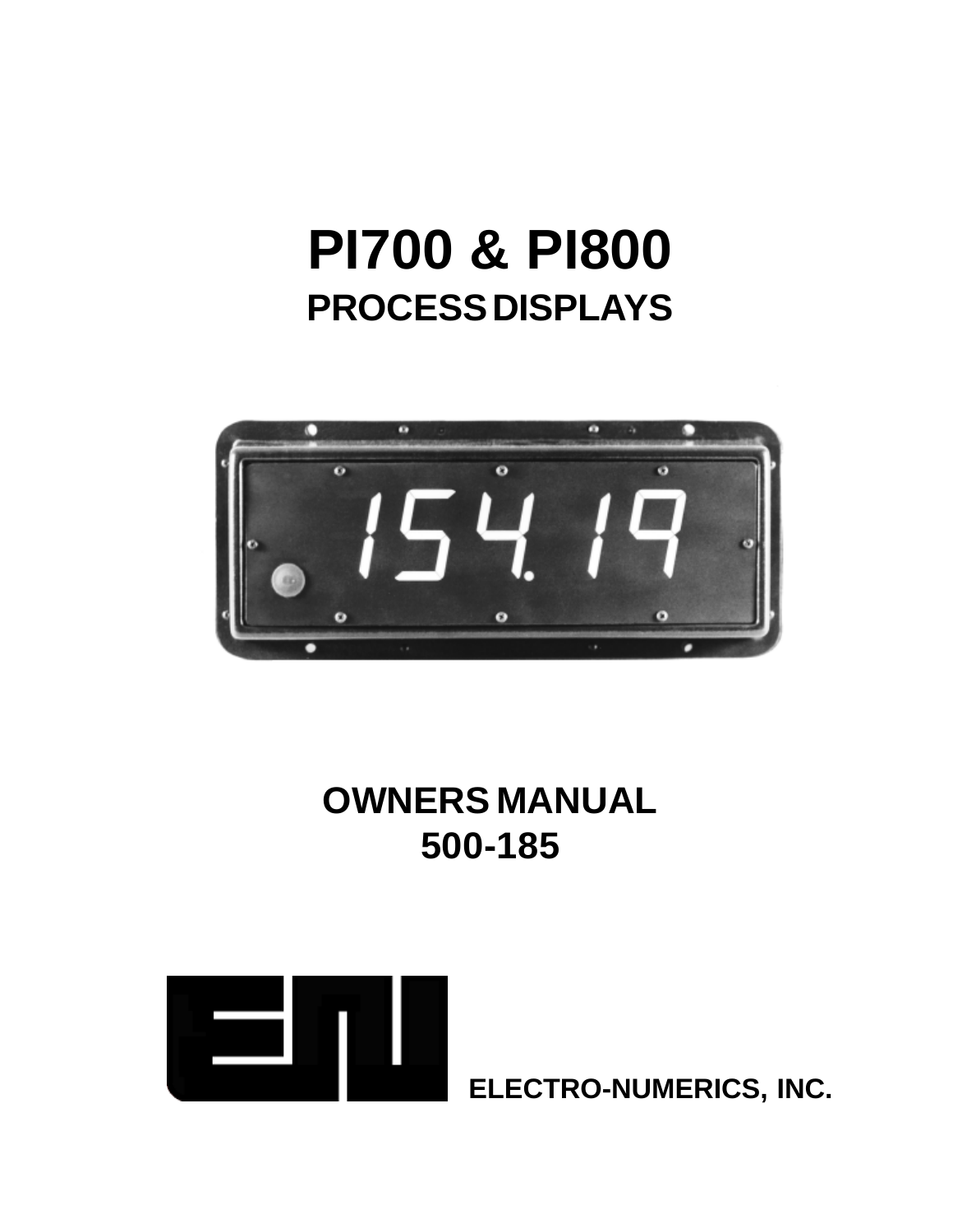### **CONTENTS**

| 1.1<br>1.2<br>1.3        | <b>GENERAL DESCRIPTION</b> | $\overline{1}$ |
|--------------------------|----------------------------|----------------|
|                          |                            |                |
| 2.1<br>2.2<br>2.3<br>2.4 |                            |                |
|                          |                            |                |
| 3.1<br>3.2<br>3.3<br>3.4 |                            |                |
|                          |                            |                |
|                          |                            |                |
|                          |                            |                |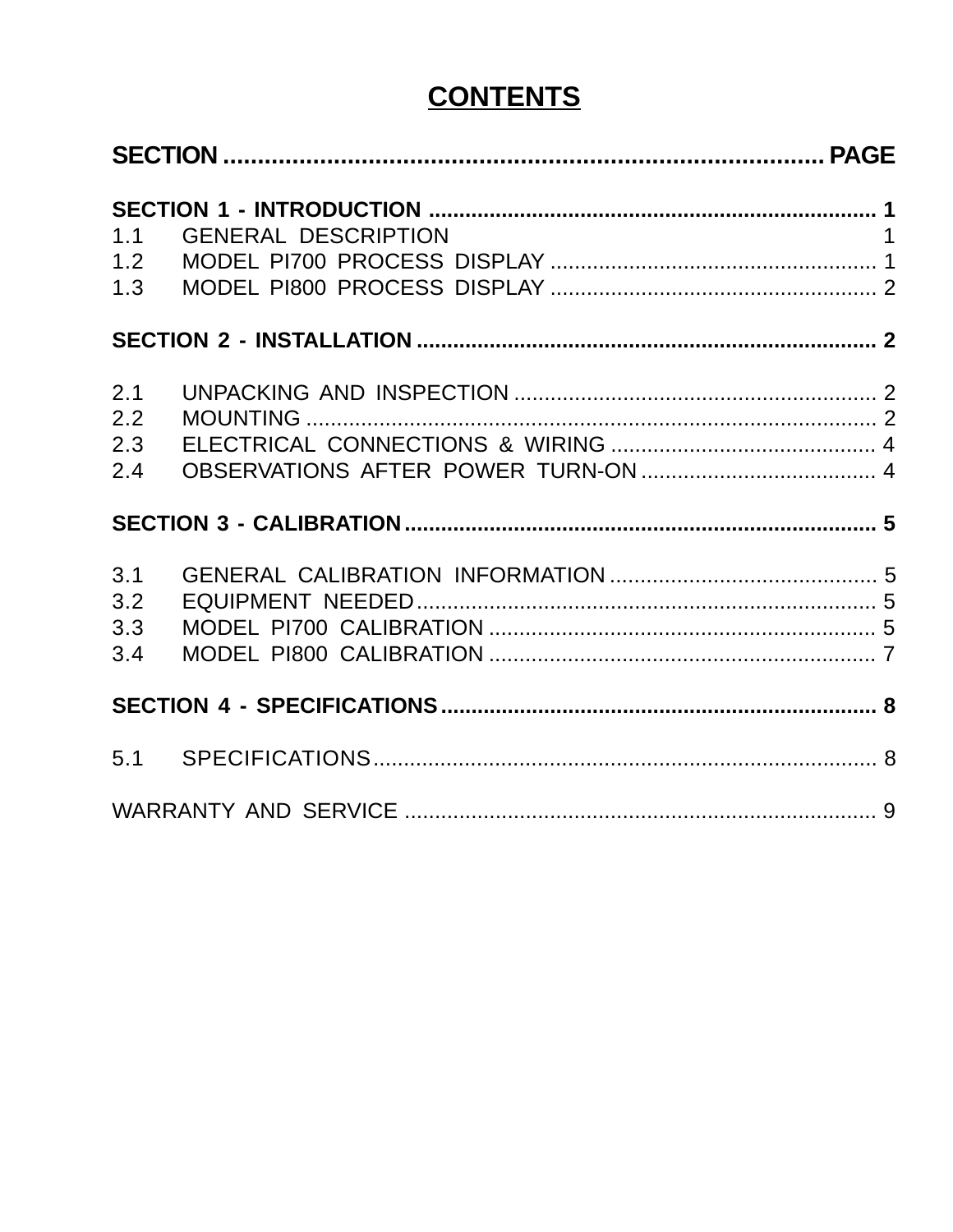## **SECTION 1 - INTRODUCTION**

#### **1.1 GENERAL DESCRIPTION**

Electro-Numerics models PI700 and PI800 Process Indicators are "large digit" displays featuring high brightness, 2-1/4" tall LED digits, readable to 75 feet. These units are designed for rugged industrial applications and feature signal inputs compatible with many process transducers.

The enclosure is corrosion resistant, vacuum-formed black ABS plastic with stanless steel hardware and a gasket-sealed window and back panel. Rear terminal strip connection is provided for AC power and signal input. These displays are designed to be surface mounted but can also be through-panel mounted if required. Four rear-flange mounting holes are provided.

Available options include:

230Vac Power: Standard units operate from 115Vac, 47/400Hz. This option allows the display to be powered from a 230Vac line supply.

-S Special Scaling: Broad range, customer-adjustable scaling, settable from 500 to 19,999 counts full scale is standard. Scaling and decimal point selection to display in engineering units is accessable from the front without disassemblling the display. With the -S, Special Scaling option installed, the customer specifies the scaling required and internal components are changed to accomplish this scaling. All Special Scaling requests must be submitted for approval by Electro-Numerics Engineering.

#### **1.2 - MODEL PI700**

This model is compatible with dc current loop signal inputs and may be connected to transducers having current outputs of 4/20mA or 0/20mA. The displayed reading may be adjusted from 500 to 19999 full scale.

#### **1.3 - MODEL PI800**

This model is compatible with dc voltage inputs. Model PI800 may be connected to ransducers having voltage outputs between 5 and 10Vdc full scale and 0 to 1V zero offset. The displayed reading may be adjusted from 500 to 19999 full scale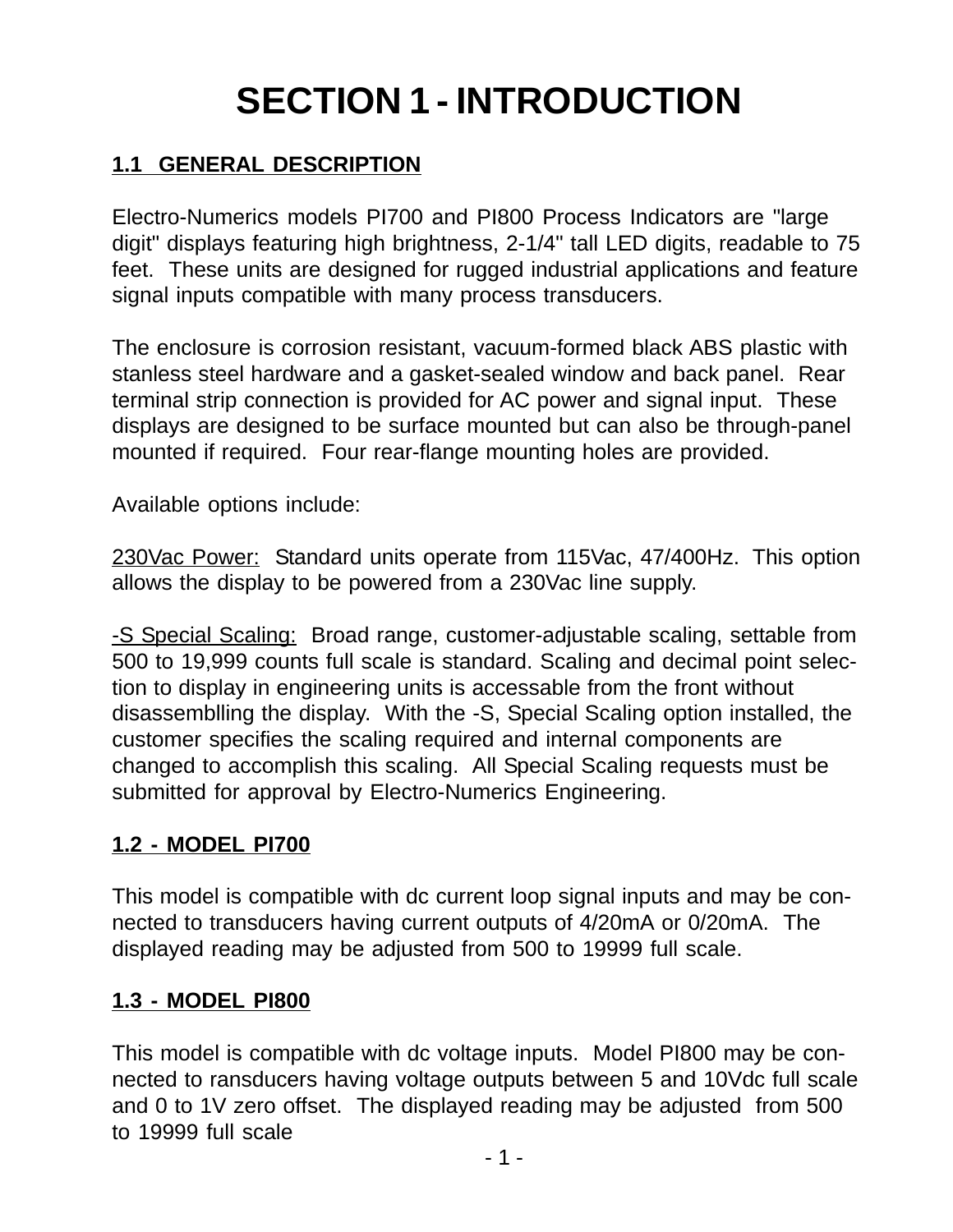## **SECTION 2 - INSTALLATION**

#### **2.1 UNPACKING AND INSPECTION**

Remove the packing list and verify that all equipment has been received. if there are any questions about the shipment, please contact Electro-Numerics Customer Service at 800-854-8530 or 951-699-2437.

Upon receipt of shipment, inspect the container and equipment for any signs of physical damage. Take particular note of any evidence of rough handling in transit. immediately report any damage to the shipping agent.

Note: The carrier will not honor any claims unless all shipping material is saved for their examination. After examining and removing the contents, save the packing materials and carton in the event re-shipment is necessary.

#### **2.2 - MOUNTING** (See Figure 1)

These displays are designed to be surface mounted on a vertical surface. Four 9/32" diamente mounting holes are provided for use with 1/4" bolts. See Figure 1 for mounting dimensions. Wiring connections are by terminal strip accessable at the rear of the display. A wiring acess hole can be cut in the mounting surface or the display can be mounted on spacers to separate the display from the mounting panel. Maximum panel surface area is 6-1/4" high by 15" long.

Care should be taken to mount the display away from sources of severe vibration and shock. It is recommended to shelter the display from direct exposure to sun and rain.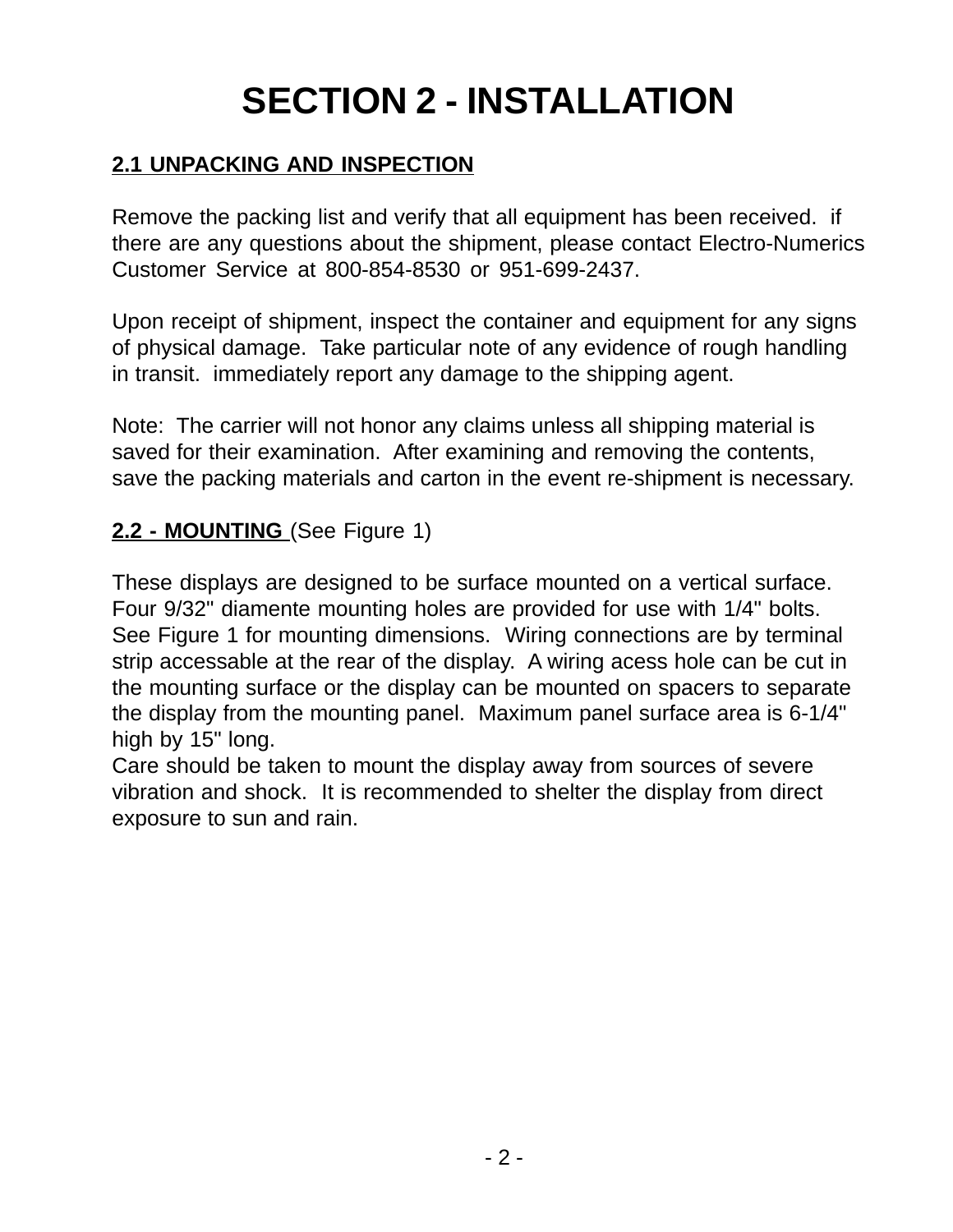#### **FIGURE 1** Mounting and Dimensions

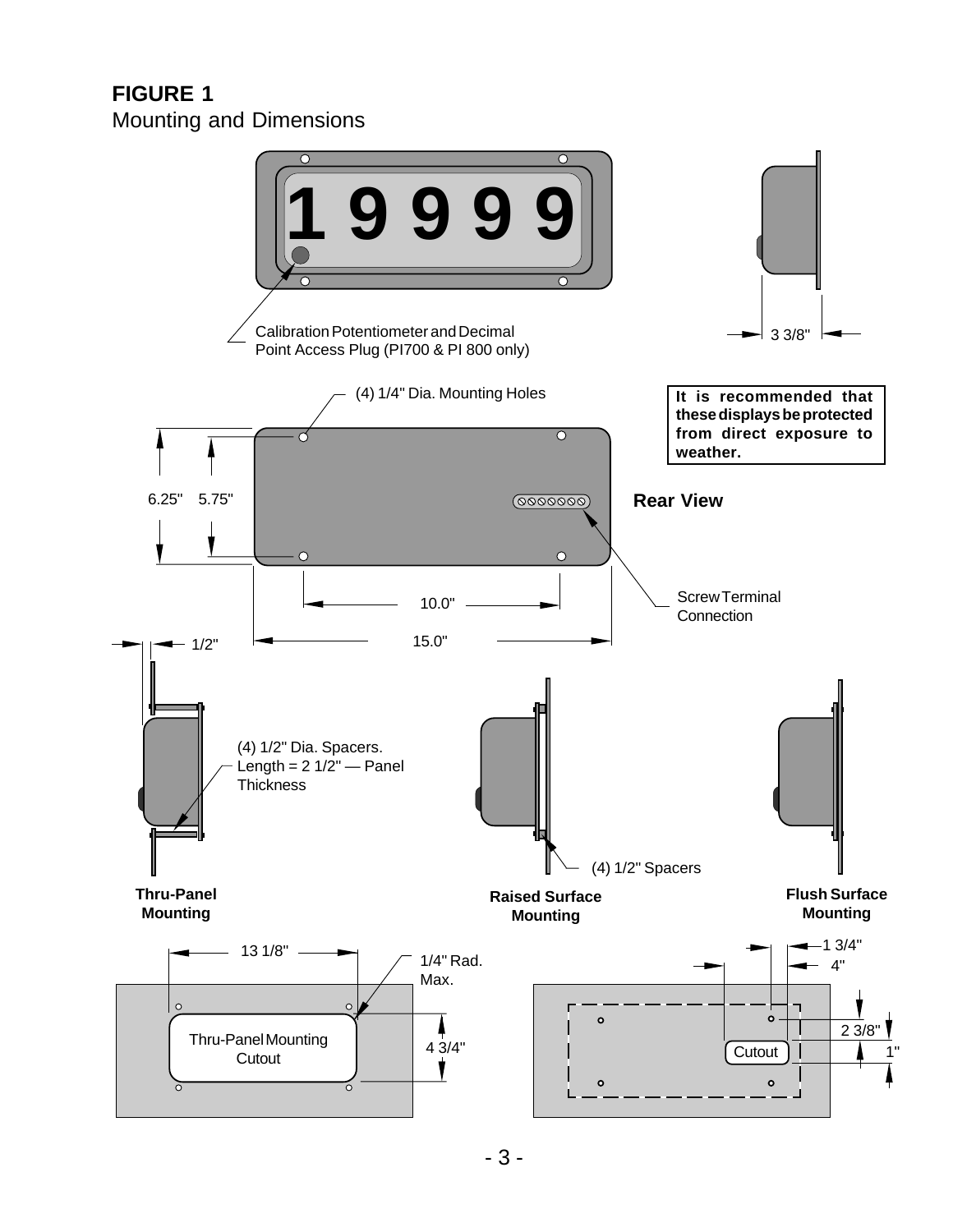#### **2.3 - ELECTRICAL CONNECTIONS AND WIRING**



#### **2.4 - OBSERVATIONS AFTER POWER TURN-ON**

With ac power applied and a signal input less than or equal to the calibrated full scale, the display will begin operation. With a positive signal input, the display should read between 0000 and 19,999. With a negative signal input (reversed lead connection) the display should read between 0000 and - 19,999. Overrange is indicated by a flashing 0000 or -0000 display.

#### **FIGURE 4**

Display Indications

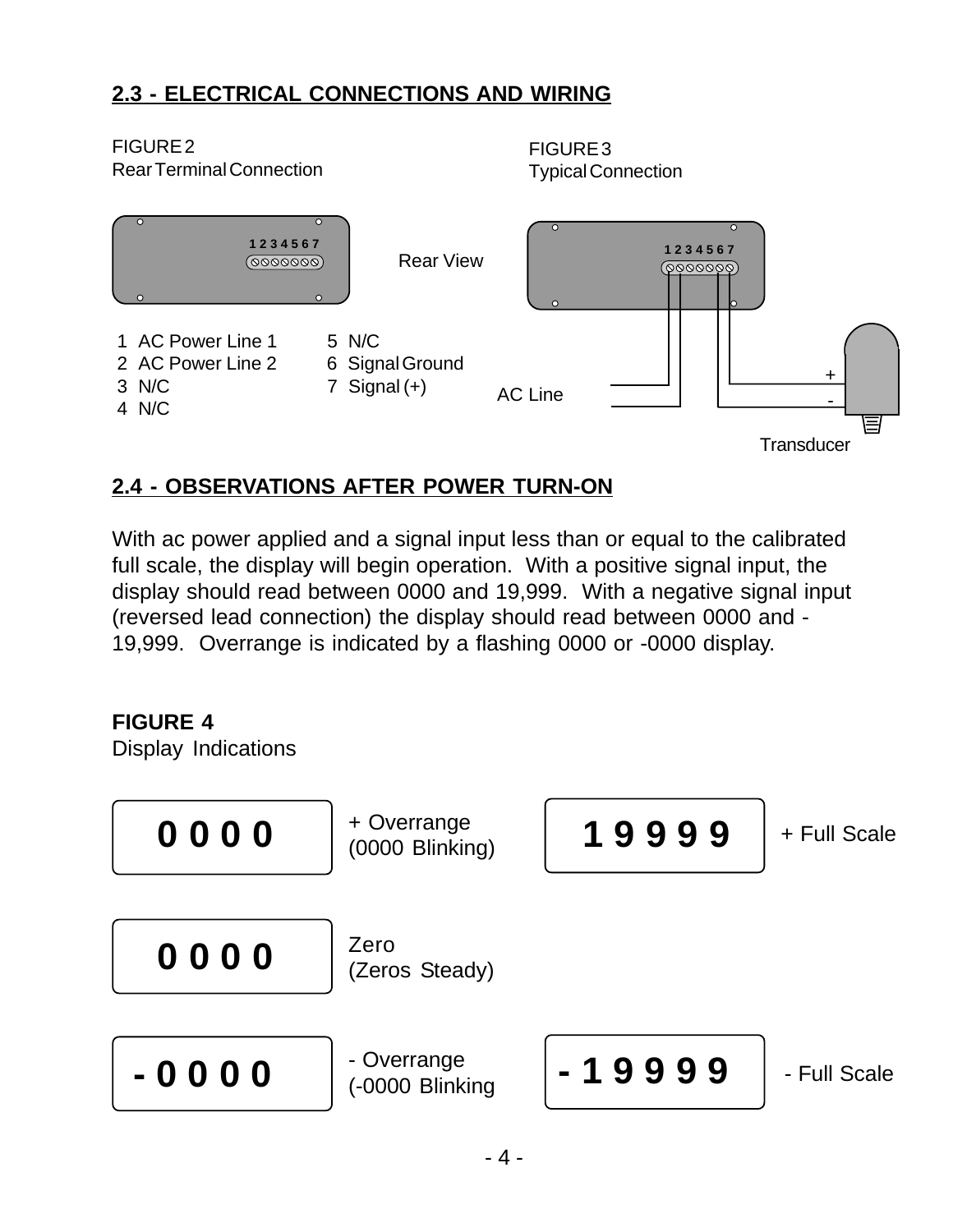## **SECTION 3 - CALIBRATION**

#### **3.1 GENERAL CALIBRATION INFORMATION**

Models PI700 and PI800 are high stability process indicators that are precalibrated at the factory. Calibration should not normally change, however it is recommended that calibration be checked a minimum of every 180 days for sensitive measurement applications. unless otherwise specified, models are calibrated as follows:

Model PI700: 4mA = 0000 and 20mA = 19999 Model PI800:  $1V = 0000$  and  $5V = 19999$ 

Calibration adjustments and decimal point selection are accessible from the front of the display by removing the plastic calibration plug (see Figure 5). Further disassembly of the display is not required. Four screwdriver adjustable pots are provided for zero and span adjustment.

Zero adjustment is by means of a coarse and fine pot located to the right of the calibration access hole. Full scale (span) adjustment is by means of a coarse and fine pot located to the left of the calibration access hole. Decimal point selection is by means of a four position rocker switch located above the calibration pots.

#### **3.2 - EQUIPMENT NEEDED**

- DC current source (PI700) capable of providing a 4/20mA constant current.
- DC voltage source (PI800) capable of providing a 10V (depending on desired scaling) constant voltage.

Small straight-slot screwdriver

#### **3.3 - MODEL PI700 CALIBRATION** (See Figure 5 and Figure 6)

- 1) Connect the DC current source to the signal input terminals.
- 2) Connect AC power to the Line 1 and Line 2 input terminals.
- 3) Remove the plastic calibration access plug from the window.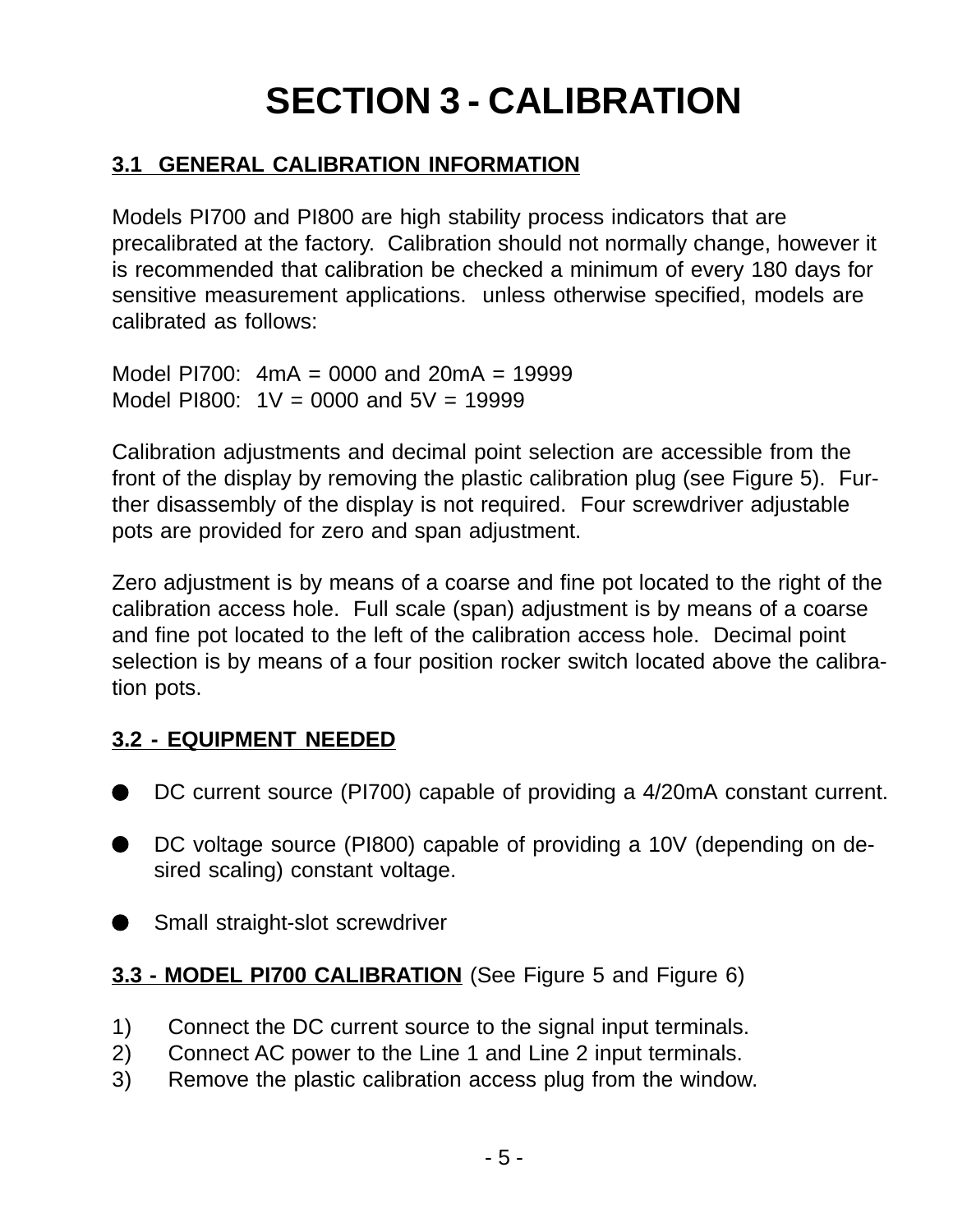#### **Procedure:**

Set the current source to 0mA output and adjust the display using the fine and coarse zero pots for a display of 0000.

#### Full Scale Adjustment 0/20mA:

Set the current source to 20mA. Adjust the display using the fine and coarse span pots for any desired full scale reading between 300 and 19999. Recheck the display with 0mA input to verify that the display reads 0000.

#### Full Scale Adjustment 4/20mA:

Set the current source to 16mA. Adjust the display using the fine and coarse span pots for any desired full scale reading between 300 and 19999. Input 4mA and adjust the fine and coarse zero pots for a display of 0000. Input 20mA and check that the display indicates the correct (desired) full scale reading. Readjust the fine span pot if necessary. Recheck the display with 4mA input to verify that the display reads 0000.

#### **FIGURE 5**

Calibration and decimal point access

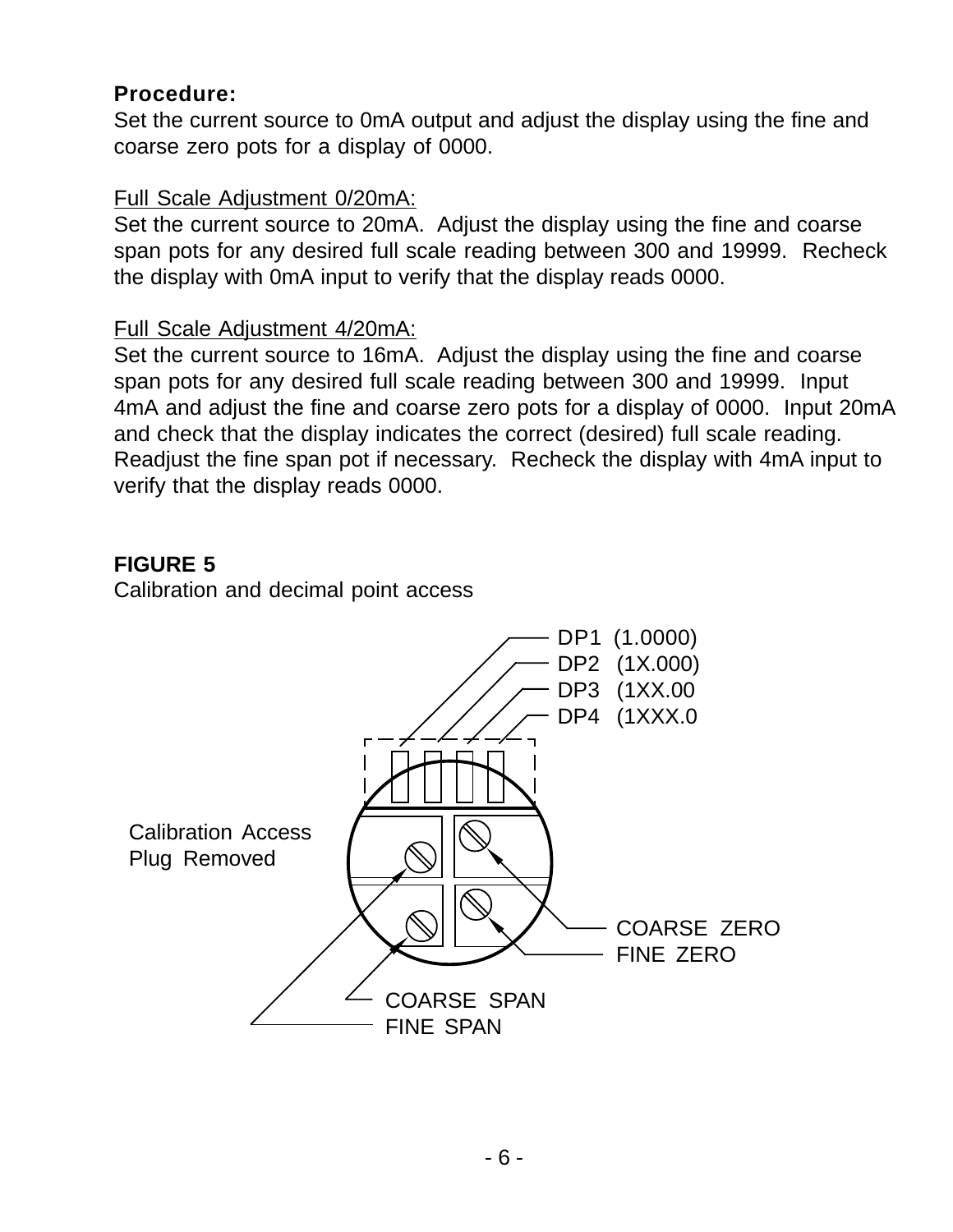#### **FIGURE 6** PI700 Calibration Equipment Connections



#### **3.4 - MODEL PI800 CALIBRATION** (See Figure 5 and Figure 7)

- 1) Connect the DC voltage source to the signal input terminals.
- 2) Connect AC power to the Line 1 and Line 2 input terminals.
- 3) Remove the plastic calibration access plug from the window.

#### **Procedure:**

Set the voltage source to zero volts output and adjust the display using the fine and coarse zero pots for a display of 0000.

Full Scale Adjustment (ranges where  $0V = 0000$ ):

Set the voltage source to the full scale input voltage (5 to 10V). Adjust the display using the fine and coarse span pots for any desired full scale reading between 300 and 19999. Recheck the display with 0V input to verify that the display reads 0000.

#### Full Scale Adjustment (where an offset voltage = 0000):

Set the voltage source to the full scale input voltage level less the offset voltage Example: 1V offset and 5V full scale, set the voltage source to  $5V - 1V = 4V$ . Adjust the display using the fine and coarse span pots for any desired full scale reading between 300 and 19999. Input the offset voltage (1V) and adjust the fine and coarse zero pots for a reading of 0000. Input the full scale voltage (5V) and check tha the display indicates the correct full scale reading. Readjust the fine span pot if necessary.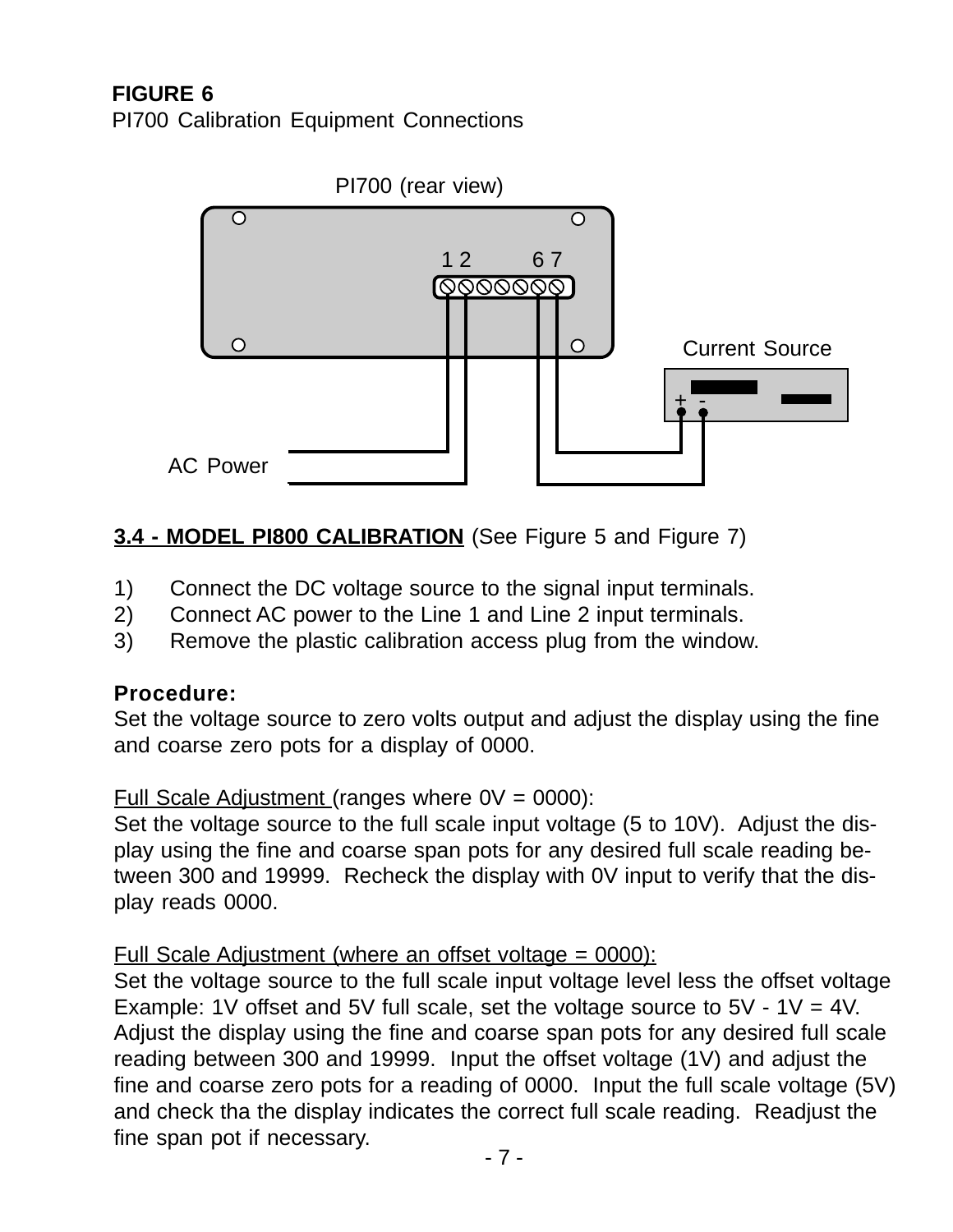**FIGURE 7** PI800 Calibration Equipment Connections



### **SECTION 4 - SPECIFICATIONS**

#### **4.1 SPECIFICATIONS**

| <b>Full Scale Signal Input:</b> |                                                                                   |
|---------------------------------|-----------------------------------------------------------------------------------|
|                                 |                                                                                   |
|                                 |                                                                                   |
| Zero Signal Input:              |                                                                                   |
|                                 |                                                                                   |
|                                 |                                                                                   |
|                                 | Note: For model PI800, these specifications will allow scalings of 0/5V, 1/5V, 0/ |
| 10V, .5/5.5V, 1/10V etc.        |                                                                                   |
|                                 |                                                                                   |

| Storage: $-40^{\circ}$ C to $+85^{\circ}$ C |
|---------------------------------------------|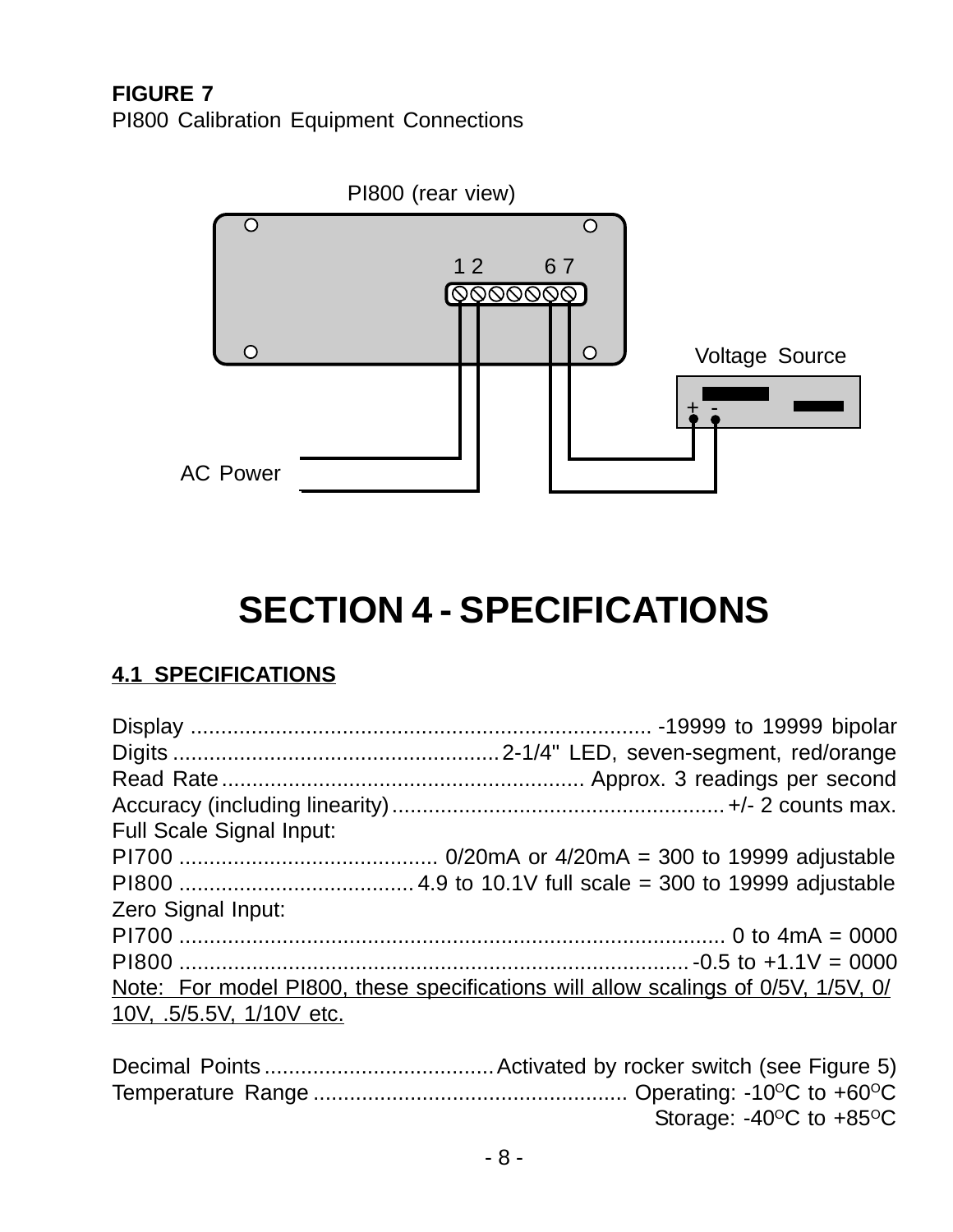| Enclosure: |                                                                   |
|------------|-------------------------------------------------------------------|
|            |                                                                   |
|            | Gasket sealed with stainless steel hardware.                      |
|            |                                                                   |
|            |                                                                   |
|            | Calibration & decimal access  Accessable via a front plastic plug |

### **LIMITED PRODUCT WARRANTY**

Electro-Numerics Incorporated warrants its Large Display Products to be free of defects in material and workmanship for 18 months from date of shipment to original customer. This warranty on materials and workmanship may be considered as unconditional provided that, in the opinion of Electro-Numerics, the equipment has not been mechanically, environmentally or electrically abused and has been installed, maintained and operated within the limits of rated or normal usage.

Defective products must be sent, transportation charges prepaid with notice of the defect, to our plant in Temecula CA.

This warranty is limited, at the option of Electro-Numerics, to repair, replacement, or an appropriate credit adjustment not to exceed the original equipment sales price. All warranty freight charges are F.O.B., our plant, Temecula, CA. Electro-Numerics assumes no liability in connection with the sales of its products beyond that stated above and is not responsible for any incidental or consequential loss or damage which might result from a failure of any Electro-Numerics' product.

### **SERVICE**

Products being returned for service should be sent, freight prepaid, to Electro-Numerics, Inc., 42213 Sarah Way, Temecula, CA, 92590, U.S.A. to the attention of the Repair Department with a full description of the problem or reason for return. All items sent in for service are subject to a minimum evaluation charge of \$65.00 in the event that the product is found to be out-of-warranty or, if under warranty, not in need of additional service. Out-of-Warranty service and repair charges will be quoted on a case-by-case basis. All repaired products will be shipped to you F.O.B., Temecula, CA.